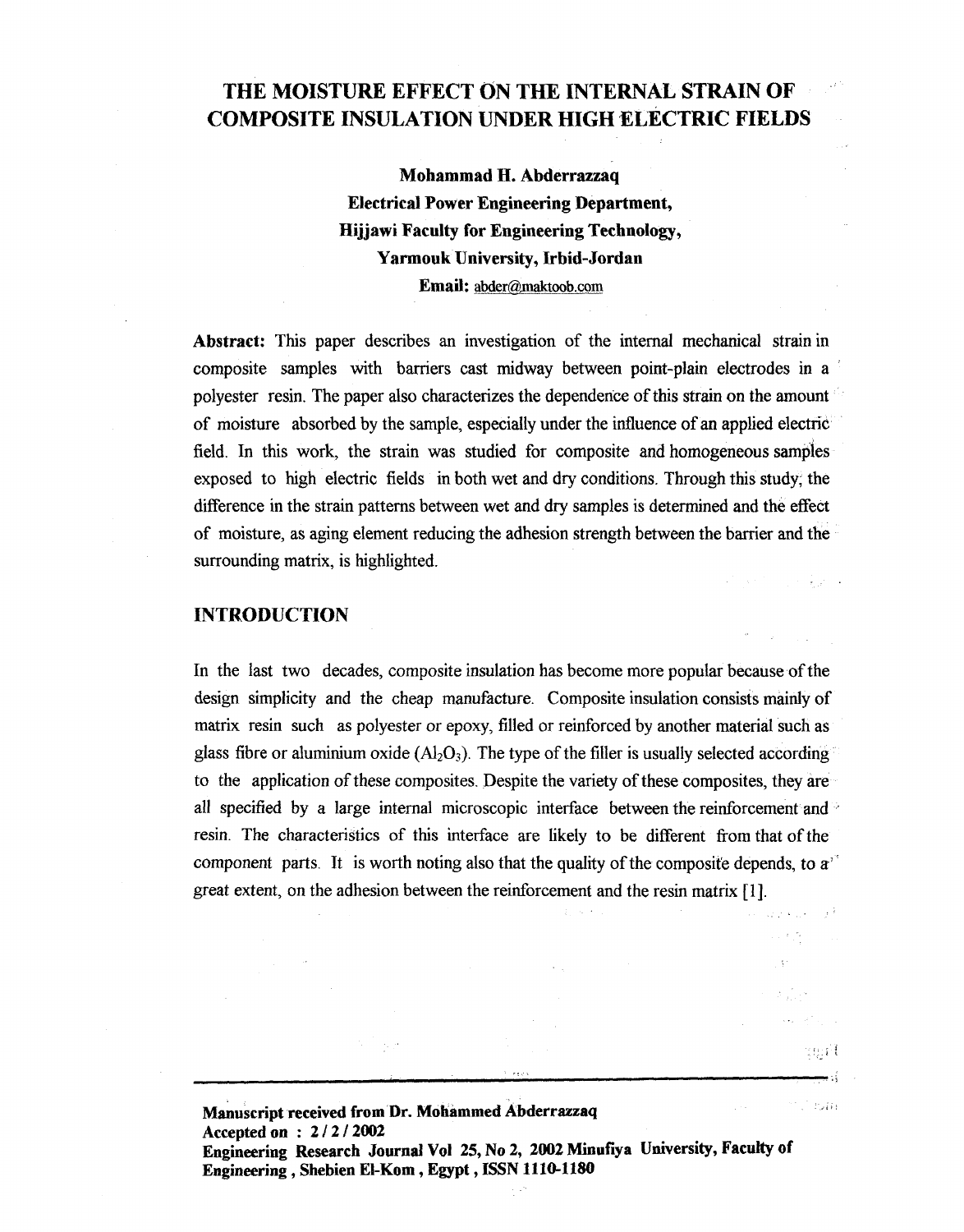The compressive mechanical stress, developed in the barrier region, reflects the strength of adhesion experienced between the barrier and the resin matrix  $[2]$ . If the work of adhesion between the matrix and barrier is high, the level of compressive stress around the barrier will also be high. This significantly enhances the life ofthe specimen by retarding the tree growth, the progression of which through composite insulation is remarkably affected by the materials' mechanical strength parameters **[3,4].** With the reduction in the work of adhesion, the stress is significantly reduced. Therefore, the bond strength can indicate how it is easy for the tree to grow. This fact has been confirmed by noticing an appreciable delay of tree growth in dry specimens containing barrier *[6].* 

The aim of the present paper is to show the influence of the absorbed moisture on changing the internal mechanical strain in composite and homogeneous specimens. Meanwhile, this work will highlight the role of water absorption in reducing the mechanical strength of adhesion. To achieve these goals, an experimental approach is selected. To illustrate these relations, several types of composite samples with different barrier materials were prepared and tested. Finally, a number of images, illustrating the differences in the strain patterns between wet and dry conditions, are obtained.

### **EXPERIMENTAL**

Specimens of composite insulation were manufactured using a polyester resin matrix (resin C) with a layer of reinforcing material cast midway between the electrodes. As reinforcing materials, glass fibre mat, aluminium oxide layer and a lrnm thick glass plate were utilised alternatively in these composites. Hypodermic needles were used as the point electrode and cast lmm away from the reinforcing layer. The distance between the earth electrode and the reinforcing layer was also I **mm.** For wet tests the specimen was exposed to water via a cavity in its upper side, whereas the voltage was applied via a pin electrode as shown in Figure1. For comparison purposes, a number of pure polyester resin specimens were manufactured. The details of casting process are described in [Z].

To inspect the mechanical strength and the adhesion properties, another set of specimens was fabricated by inserting a sheet of interfacing material within a polyester tensile test piece. The mould used to cast these specimens complied with BS 2782 with three times the thickness of those used to test homogeneous polyester. The interfacing barrier was positioned in the centre of the mould perpendicular to the direction of the tensile stress. Figure 2 shows the test specimen and the tensile testing system. From the values of the load and specimen extension, displayed on the computer screen and control panel, the mechanical stress and strain can be calculated according to the equations given in [7].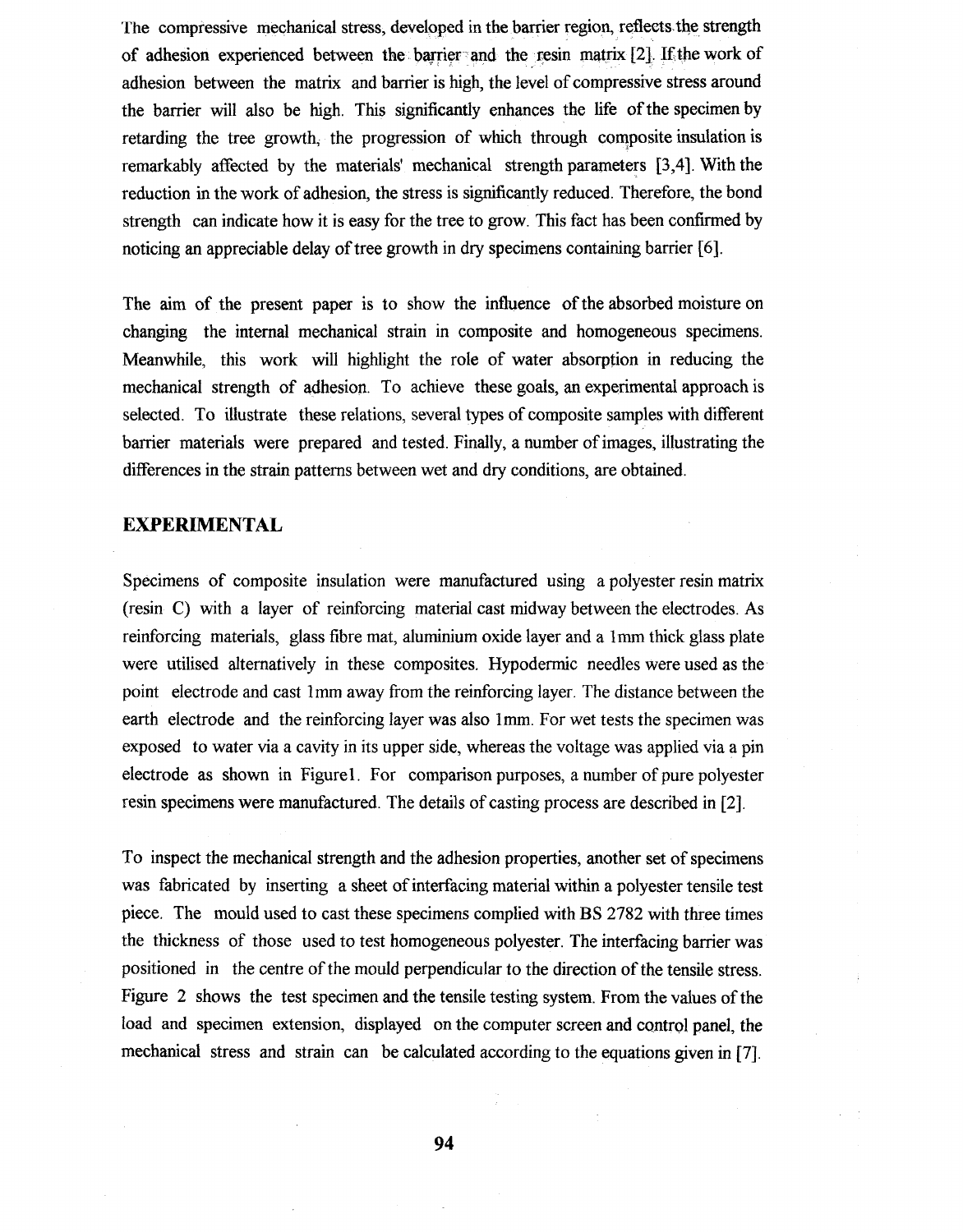For more reliability, it was necessary to cast at least 24 specimens for each type of composites. Additionally, 2 sets of specimens without barrier were cast; one of pure polyester resin and the other contained 50% of the plasticising agent. To verify the role of adhesion of the reinforcing material to the matrix, a set of composites was manufactured using an oiled sheet of  $Al_2O_3$  as reinforcing barrier.



H.V Electrode



Figure 2: Tensile testing system

The specimens arranged for the internal strain pattern tests, were divided into two test groups; wet and dry. Each group contained two identical specimens. The internal strain was inspected for both conditions; dry and wet. To all specimens, an a.c. voltage of 4kV<sub>rms</sub> was applied, for a period of 240 hours (10 days). The changes in the strain within the specimen, due to water absorption, were regularly inspected and documented via a series of images, using a special camera connected to an optical polariscope of cross circular type. Regarding the homogeneous resin specimens, they have been cast in two ways; double layer cast similar to that of composite specimens and single layer, where the whole block of resin was cast as one piece. The difference in strain patterns caused by these two cast procedures was examined and snapshot. To inspect the changes in the internal strain, which take place when the material is transferred from dry to wet state, a number of specimens were exposed to water after they had been already in dry conditions for more than 200 hours. The changes in the stain pattern were regularly observed and photographed. The specimens arranged for the mechanical strength testing were divided into two identical groups; one was immersed in tap water for 120 hours (5 days) to allow the water to diffuse normally in the specimen, whereas the other group was left in the normal air after being cast. Both groups were then tested for tensile strength. Concerning the plasticised specimens, the tensile test was only conducted under dry conditions.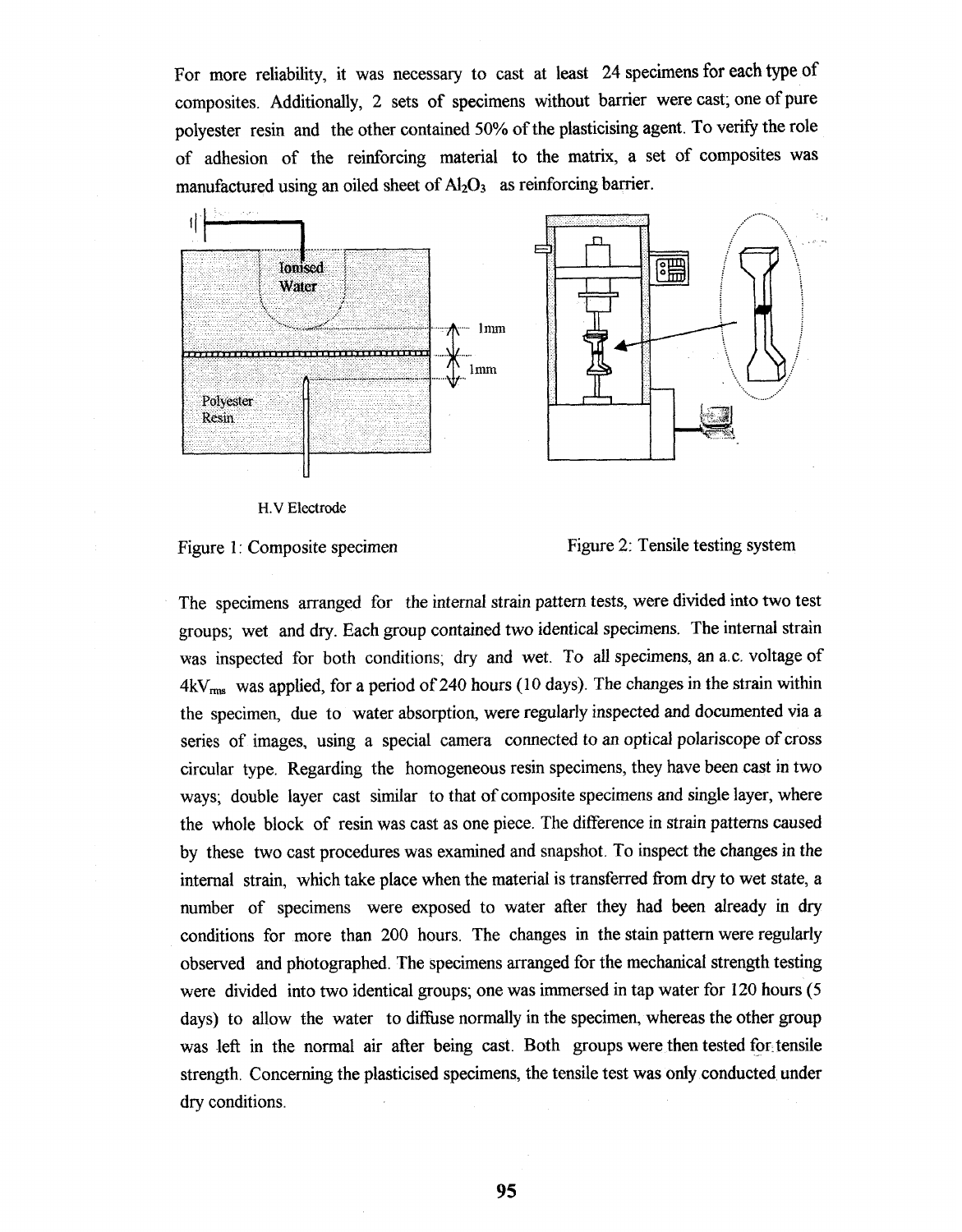# **Strain Patterns**

The presence and intensity of the internal strain within the composite specimen is affected by many variables. One of these variables is the existence of moisture around the barrier due to different absorption mechanisms. The moisture influence'can be detected optically, by observing the change in the strain patterns. Two types of images were obtained. for each specimen; when it was fresh and after being wet. The moisture causes some change in the colour of the strain pattern of the fresh specimen. In general, this change becomes more clear with time and, consequently, with the amount of absorbed water. Also, this change appears in the form of pale and lighter colours replacing the sharp and intensive ones. Figure **3** shows a sample of these patterns. However, if these images were presented in black and white form, the wet area is remarked by a white or close-to-white colour, whereas the strained area by a black or close-to-black colour.

To support the idea about the role of moisture in changing the strain pattern, another group of specimens was dryly tested under the same conditions. Again, strain patterns were obtained for two stages of specimen's life; when it was fresh and after being exposed to a test under dry conditions. The results had shown that the colour intensity of the strain patterns either did not differ or slightly changed. For more clarity about the responsibility of water in changing the internal strain, another type of inspection was performed. In this test, a group of already dry-tested specimens have been exposed to water for 100 hours. The reduction in the strain, when the specimen is transferred from dry to wet condition, was clear. The magnitude of this change is found to be proportional to the quantity of moisture picked up.

One can expect that the strain pattern in the pure polyester resin is different from that of composites, since there is no barrier exists in the former type. The strain appeared in the middle of the specimen is attributed to the casting procedure. Figure4 (a) shows the difference in the strain pattern in double casting specimens of pure polyester resin under fresh and wet conditions whereas Fig.4 (b) illustrates the gradual changes of strain pattern with absorbed water in specimens manufactured using single casting method.

For different specimens, the sequence of colours associated with the strain pattern could be homogeneous. This could be attributed to a number of reasons such as the type of material, curing conditions and the material construction. This phenomenon is common for all samples regardless of being composite or homogeneous.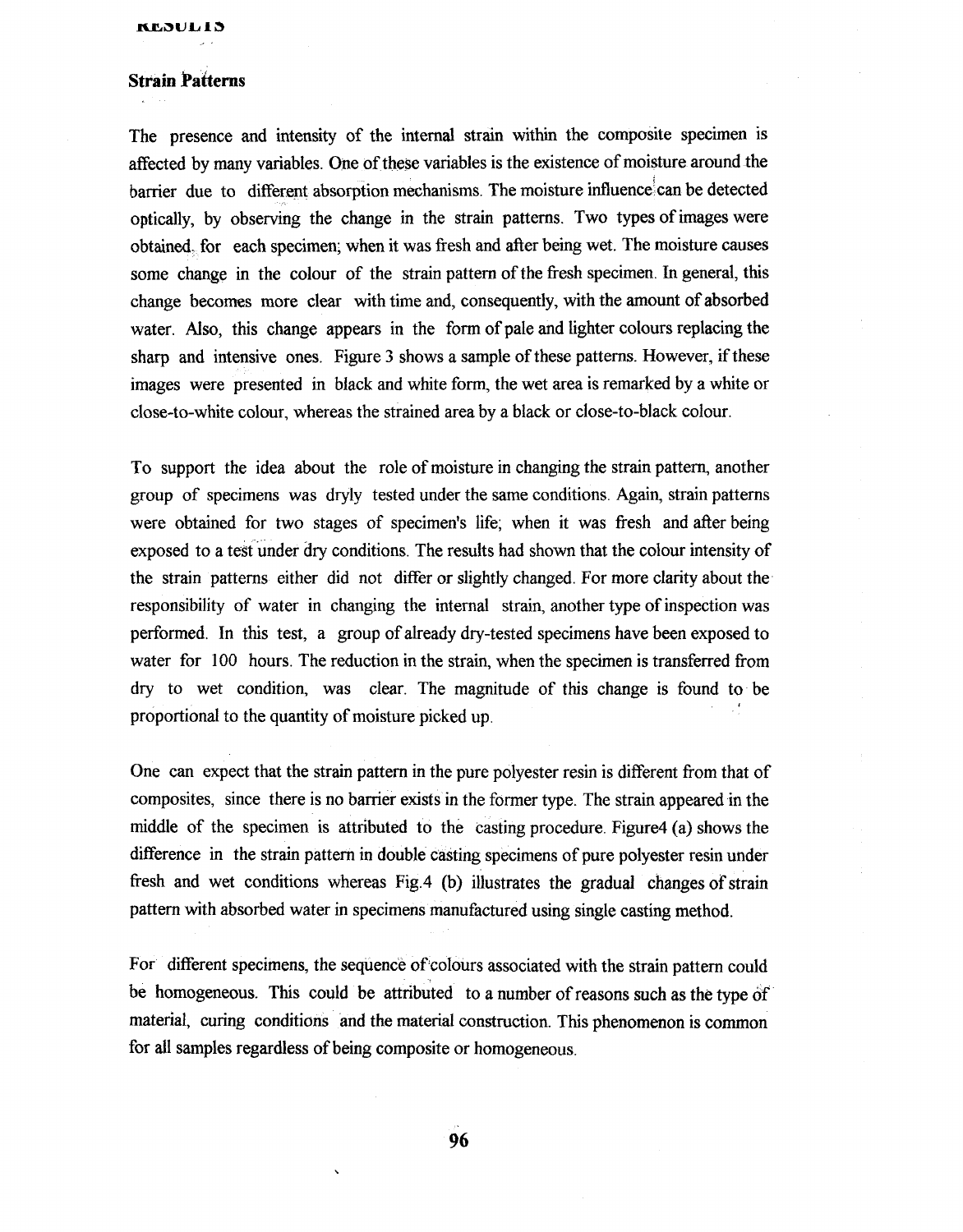

Figure 3: Strain pattern for Glass-plate, Aluminium Oxide and glass fibre composites respectively: (a) Fresh specimen, (b) dry specimen, (c) wet specimen.



# **(b)**

Figure 4: Strain pattern for pure resin specimens: (a) double casting fresh and wet conditions. (b) single casting fresh, wet lOOh and wet for 250h.

in Sakylovich in India She

원 소설리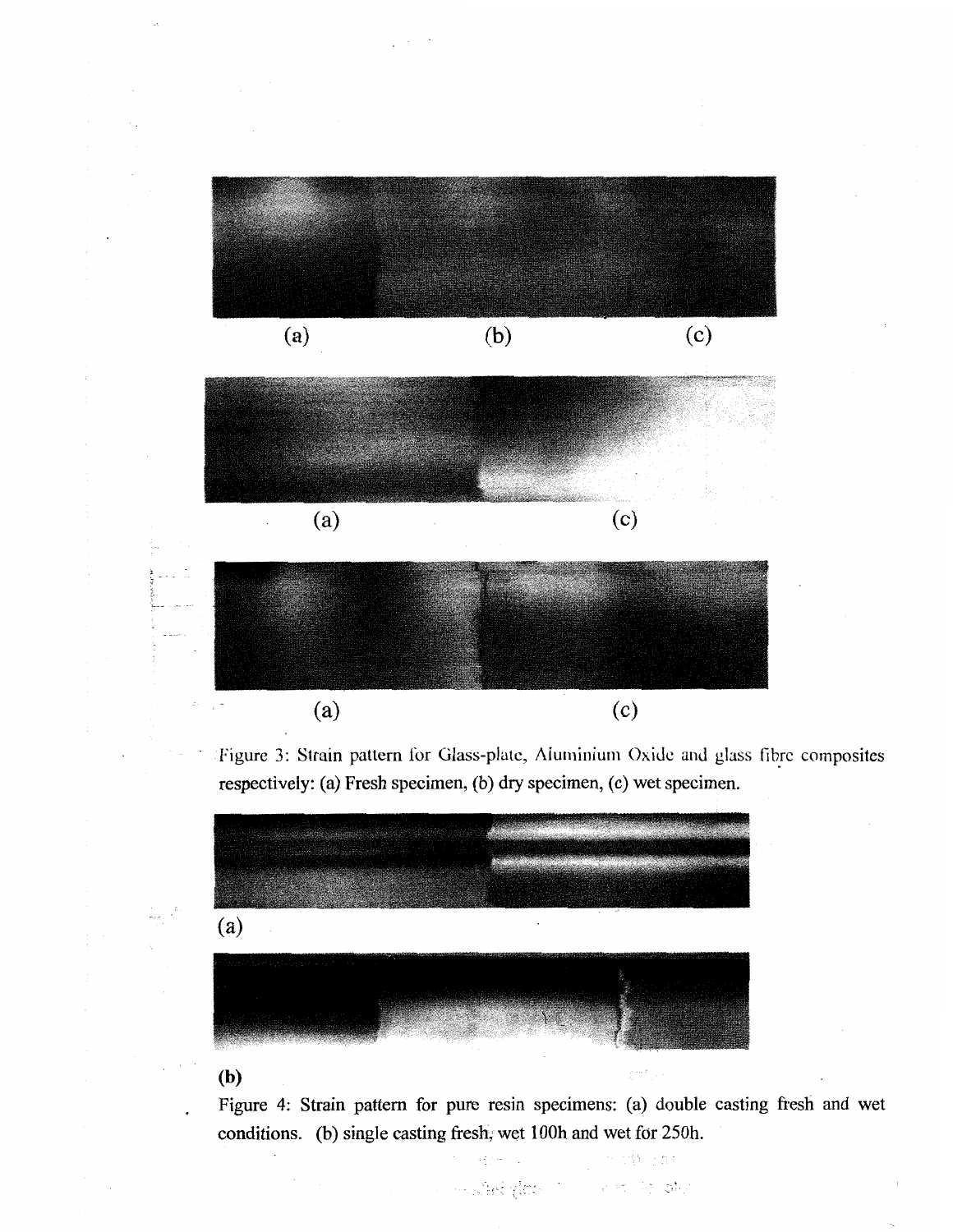# **Mechanical Strength**

The results concerning the tensile strength test elucidate that composite specimens, which were immersed in water, have experienced a lower tensile strength compared with the dry ones. The highest tensile strength was shown by the  $Al_2O_3$  composite, whereas the glass plate composite gave the lowest strength as illustrated in Table 1. Each value in this table represents the mean of 12 specimens tested under the same conditions.

|             |  |  | Table 1: Tensile strength for composite and polyester specimens under different |
|-------------|--|--|---------------------------------------------------------------------------------|
| conditions. |  |  |                                                                                 |

| Composite                      | Dry      | Wet            | Oiled    | Decrease in  | Change in        |
|--------------------------------|----------|----------------|----------|--------------|------------------|
| Type                           | Specimen | Specimen       | Specimen | Tensile      | Extension        |
|                                | Tensile  | Tensile        | Tensile  | Strength [%] | $\sim$ $\%$      |
|                                | Strength | Strength       | Strength |              |                  |
|                                | [N]      | N <sub>1</sub> | M        |              |                  |
| Al <sub>2</sub> O <sub>3</sub> | 2200     | 1800           | $1500 -$ | 18.18 (31.8) | $\approx +4(28)$ |
| <b>Glass Fibre</b>             | 640      | 350            |          | 45.3         | $-3.4$           |
| <b>Glass Plate</b>             | 170      | 100            |          | 41.1         | $-6.7$           |
| Pure                           | 2400     | 2100           |          | 12.5         | $+3.5$           |
| Polyester                      |          |                |          |              |                  |
| Plasticised                    | 1500     |                |          | $37.5*$      | 558**            |
| Polyester                      |          |                |          |              |                  |

\*In Comparison with the tensile strength of the dry polyester specimen. \*\* The extension was significant due to the presence of plasticiser.

# **DISCUSSION**

The behaviour of the composite is usually affected by the behaviour of its components and the interface between these components. As being a common matrix for many composites, polyester resinsition haracterised by its sensitivity to moisture absorption [8]. However, the initial ingress of water usually occurs through the surface of the resin. Moreover, a number of voids are formed from the solvent and water during curing processes. These voids can play an important role in decreasing the mechanical properties of composites as stated in [5]

Despite all mechanisms, proposed to explain the absorption of moisture in composites, it is easy to agree that the moisture penetrates the composite through the polyester resin. Therefore, the role of resin is not only influenced by the presence of moisture, but also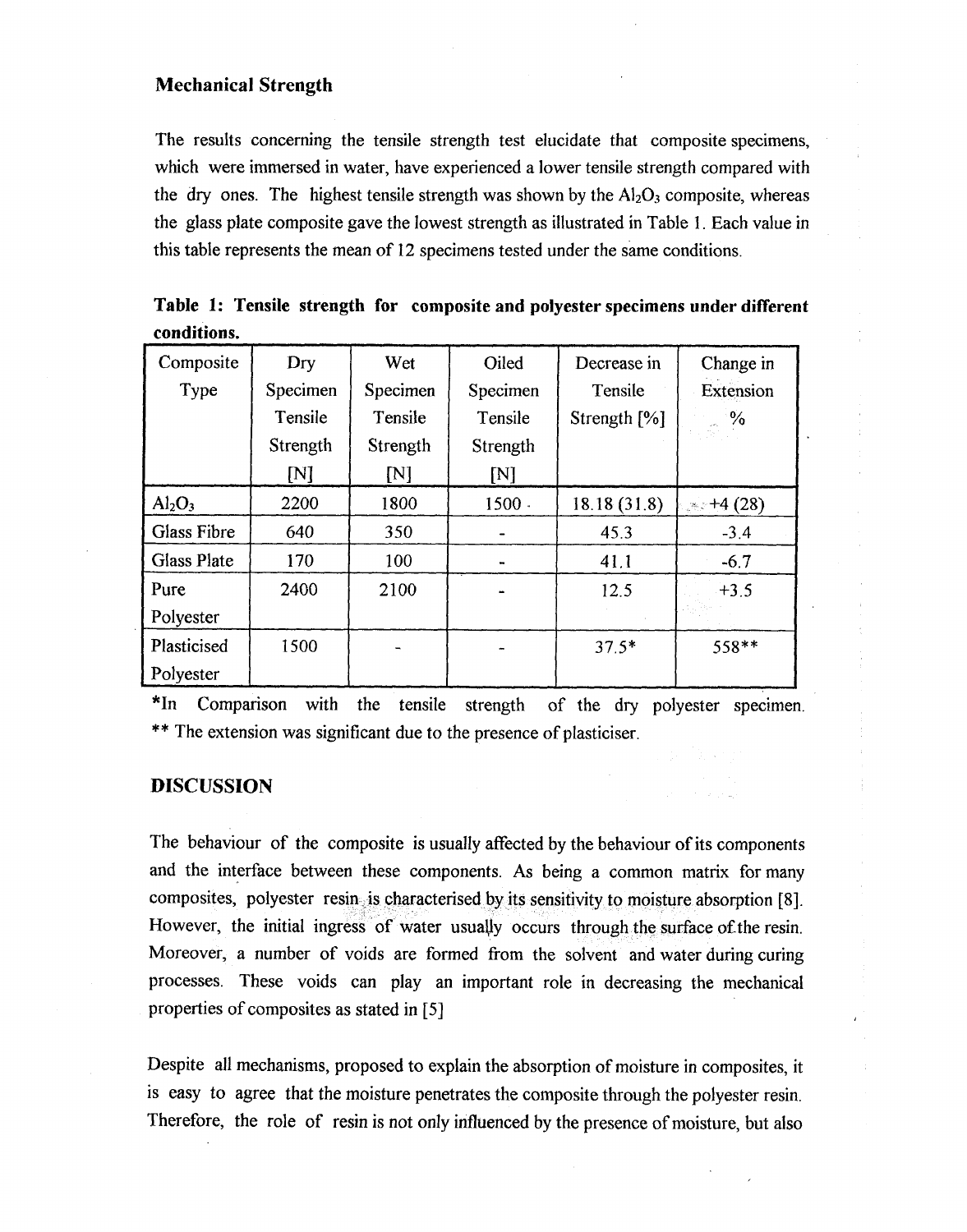by its ability to convey this water, especially when the resin exists in bulky form. This means that the water impact will not be limited to the resin area, but it can go to the interior of the composite and particularly to the interfacial area. The presence of electric field can accelerate this process as shown in **[9].** Consequently, it is important to focus on two important factors; the water distribution mechanism and the quantity of the absorbed moisture.

Ų

It has been shown in **[6],** that the moisture can act as a plasticiser agent for the bulk resin, inhibiting the development of the internal mechanical stress. The water, presumably, does this by reducing the inter-chain attraction and playing the role of lubricant between chains. On the other hand, the presence of water in the interior of composite causes the expansion of composites. This expansion process can degrade the bonding between the resin and the reinforcement, which also results in decreasing the internal mechanical stress. a.<br>Salah seba

Internal mechanical stress is characterised by its reliance on the work of adhesion between the resin and the reinforcement material. When a sufficient quantity of water is absorbed by the specimen, the internal strain pattern starts to show some change. Although the observed strain pattern is only reflecting the effect of water in a plane perpendicular to the light beam, the changes in the colours observed, monitor the degree of the impact of water absorption on the internal strain inside the specimen.

The tensile strength measurements disclose the mechanical durability of the adhesion between the composite components. Wet specimens and those with deliberately reduced bond strength, by oiling of the barrier material, have shown a reduced tensile strength compared with dry ones. In all wet specimens, and in most dry specimens, the breakage occurred at the barrier line, emphasising the fact, that the bond is always a weak link.

# **CONCLUSIONS**

The change in the mechanical strain in the barrier region due to water absorption has been documented as a supporting proof for the moisture effect on material properties. It was shown that water absorption could change the mechanical tensile strength of different composites by reducing the strength of the bond between the matrix and resin and by acting as plasticising agent. Finally, the assumption that the reduction in the mechanical tensile strength of composites, due to the damage of the interfacial bonds, was proved by testing composite specimens with low adhesion oiled-barriers.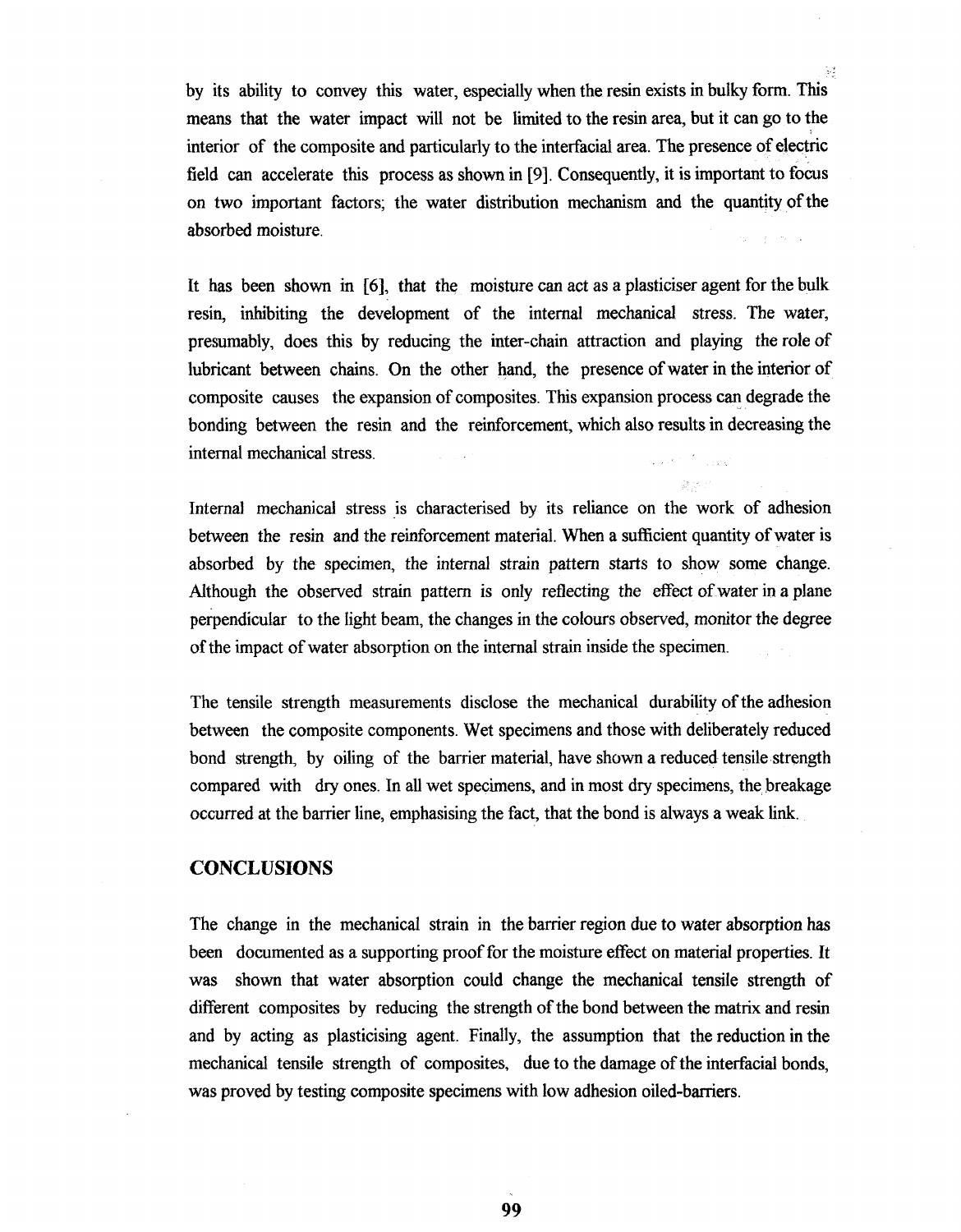$\Delta\omega$  and  $\Delta\omega$ 

- 1. L. **J.Broutman** and R.H.Krock, "Modern Composite Materials", Addison-Wesley publishing Company, USA, 1967.
- 2. D.W. Auckland, S.M.F. Kabir and B.R. Varlow, "Effect of barriers on the growth of trees in solid insulation". IEE Proc. Vol. 139. pp. 14-20. 1992.
- 3. Y.Poggi, et al, " Water Treeing as Mechanical Damage" IEEE Trans. on Elec. Ins.Vol.25 No.6,December 1990.
- 4. D.W.Auckland, "Dependence of Electrical Tree Inception and Growth on Mechanical Properties", IEE Proc.A, Vol. 138, No. 1, Jan. 1991.
- 5. D. Hull, **"An** Introduction to Composite Materials", Cambridge University Press, Cambridge, 1988.
- 6. M.Abderrazzaq, D.W.Auckland and B.R.Varlow, "Effect of water absorption on the growth of trees in composite insulation". JEEE, Conference on Electrical Insulation and Dielectric Phenomena, San Francisco, 1996.
- 7. J.C.Anderson, et al, "Material science", Chapman and Hall publisher, p205,1990.

8. Scott Bader Company, "Polyester Handbook", London, 1990.

9. D.W. Auckland, et al, "Water Absorption in Composite Dielectrics", IEEE  $5<sup>th</sup>$ International Conference on Conduction and Breakdown in Solid Dielectrics, Leicester-England, 1995.